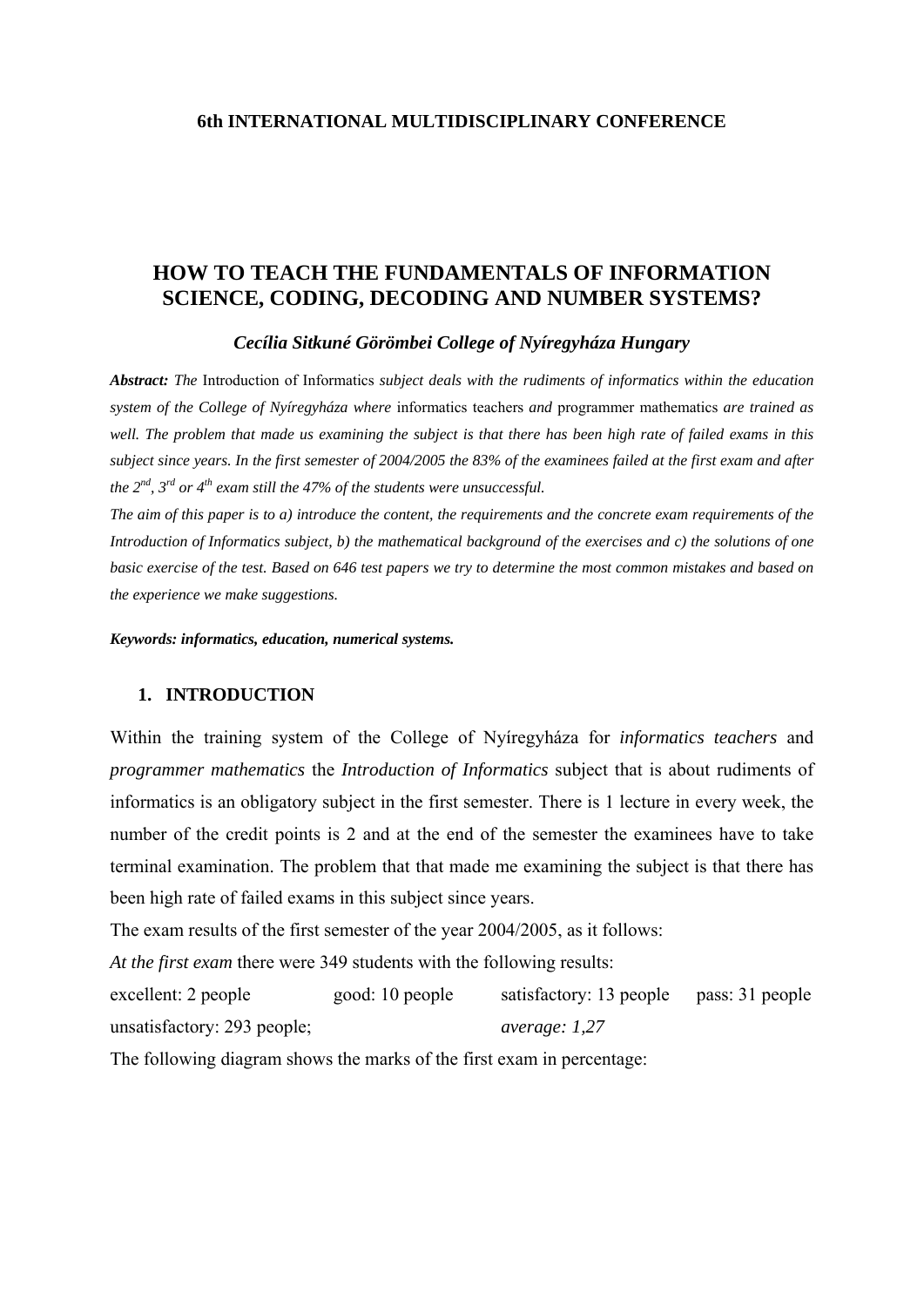

**Figure 1.** *The results of the first exam*

At the end of the examination season (after 2-3-4 repeated exam) not more than 47% of the students concerned passed the examination.

The total results can be seen below:



**Figure 2.** *Total results*

# **2. THE CONTENT OF THE SUBJECT, THE METHOD OF EXAMINING**

*2.1. The main aim of the subject* is to make the students familiar with the theoretical base and technical terms of informatics.

To recapitulate: *I. The computer and the algorithm:* The notion of the computer, the Neumann-principles, inner build-up of the computer, the peripheral devices; The notion of algorithm, descriptor devices, complexity. *II. Information and data representation:*  Measuring the information, entropy, decimal value number representation, numerical systems, fixed point representation, floating point representation, decimal representations, logic data, character, string representation, logic operations and their truth tables, logic operations of fixed point numbers. *III. Data structures and their representations:* Linear data structures: arrays, linked lists, ordering, special linear data structures: stack, evaluation of postfix expression, transform infix expression to postfix, progression.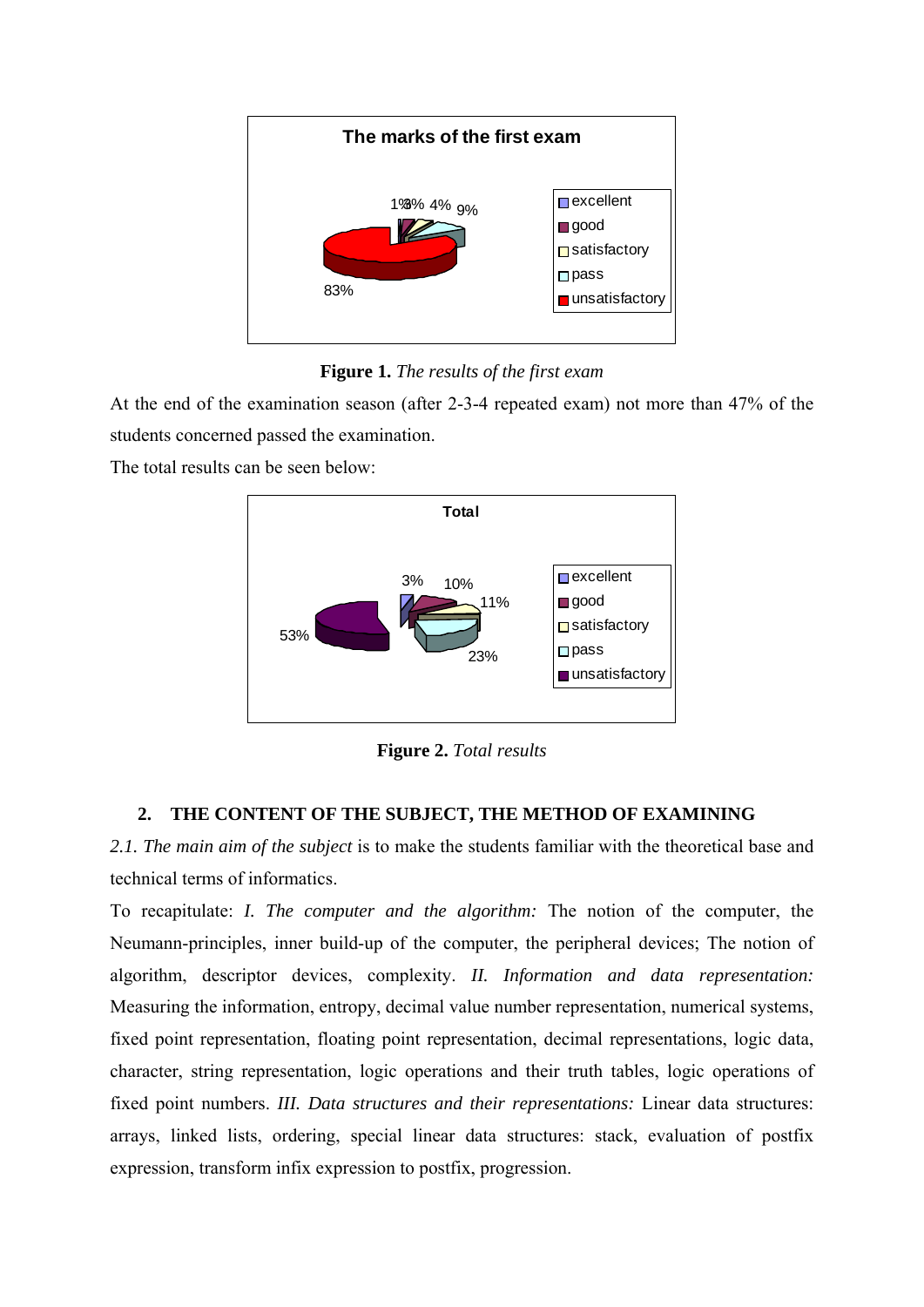Non-linear data structure: record data structure, graph data structure

*2.2. The terminal examination* is in written form. The test (10 exercises) has to be solved within 30 minutes and calculator cannot be used. The examinees get the test in printing, they can count on the test, the results should be copied in a box beside the exercises. During the correction these results are taken into consideration. The maximum points for the exercises are 0, 0,5 or 1 point. The marks depend on the points and are counted the following way:

9,5-10 excellent (5) 8,5-9 good (4) 7,5-8 satisfactory (3) 6,5-7 pass (2) To be able to solve the exercises of the test the following knowledge is required:

- 1. Convert from decimal system
- 2. Convert to decimal system
- 3. Conversion infix expression to postfix
- 4. Conversion to binary complement
- 5. Counting information content
- 6. Logic operations
- 7. Convert from floating point form
- 8. Convert to floating point form
- 9. Convert between numerical systems
- 10. Conversion from binary complement

It can be seen from the test that the most stressful – expect two exercises it occurs in every exercise – topic is the *numerical system* topic.

If we take into consideration the efficient solutions we can draw the conclusion that expect the exercise 10. less then 50% of the students can solve the exercises (the average is under 40%!). The following diagram shows the efficiency by exercises:



**Figure 3.** *Efficiency by exercises* 

## **3. MATHEMATICAL BACKGROUND OF THE EXERCISES [1]**

3.1. The notion of the decimal value numerical system

The *r* based decimal value numerical system is defined by the following theorem:

$$
(\ldots \overline{a_2 a_1 a_0} \cdot \overline{a_{-1} a_{-2}})_r = \sum_{i=-\infty}^{\infty} a_i r^i = \cdots + a_2 r^2 + a_1 r + a_0 + a_{-1} r^{-1} + a_{-2} r^{-2} + \cdots \tag{1}
$$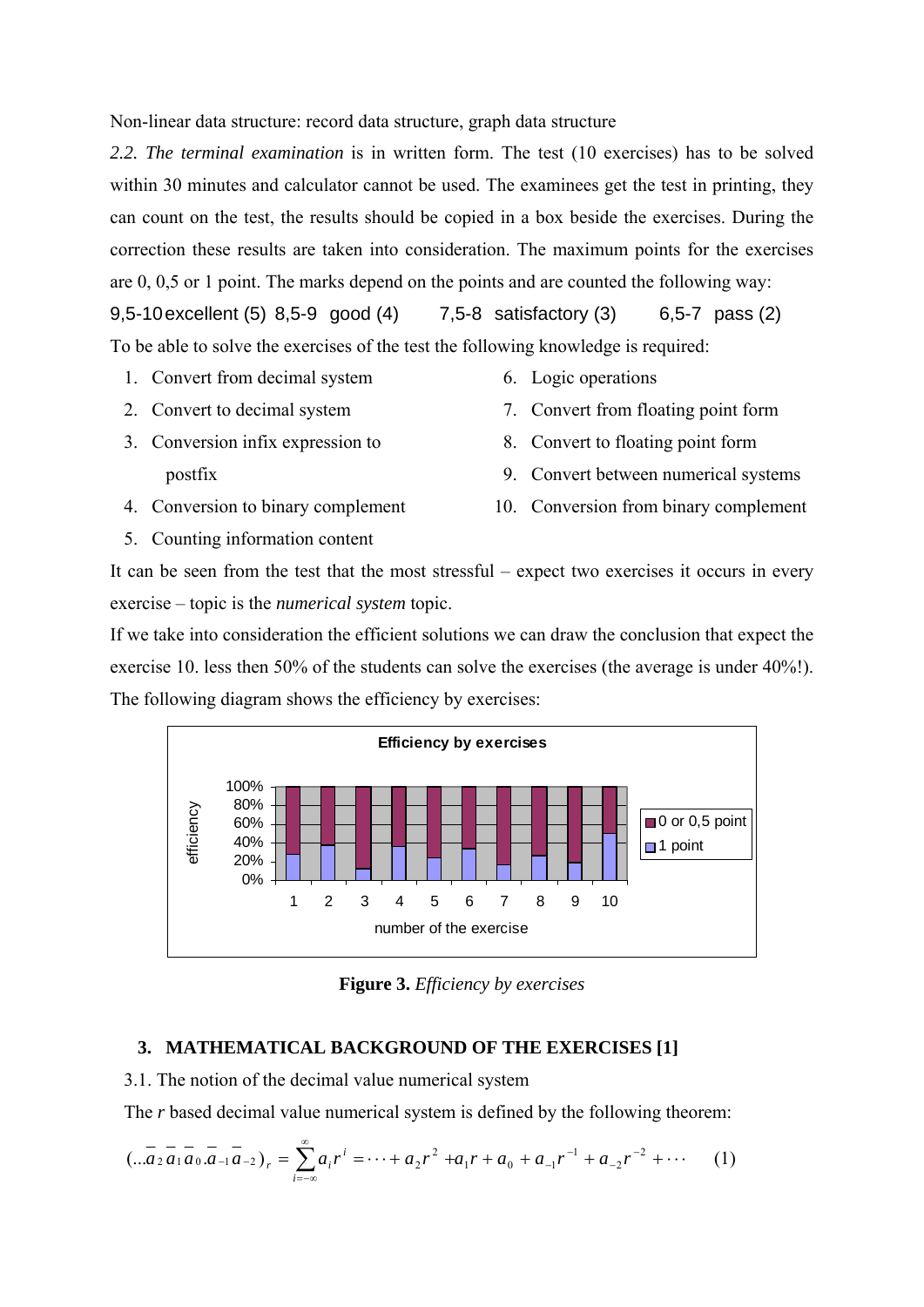The number *r* is the base figure of the numerical system, the signs  $\overline{a_i}$  are the numerals of the number, the *a<sub>i</sub>* number marked by the  $a_i$  is called the formal value of the number, the  $r^{i}$  power is the decimal value of the number  $(i = 0, \pm 1, \pm 2,...)$ , and . is the point of reference.

- 3.2. Switch from one numerical system to another one
- 3.3. theorem

Let  $r \geq 2$  be a natural number. In this case an arbitrary  $v \geq 0$  real number can be noted in the *r* based decimal value numerical system

$$
v = (\overline{a_n} \overline{a_{n-1}...a_2} \overline{a_1} \overline{a_0} \overline{a_{-1}} \overline{a_{-2}...})_r
$$
 (2)

form, where  $0 \le a_i \le r - 1$  natural number for all  $i = n, n-1,...$  and  $a_n \ne 0$ , if  $n \ge 1$ .  $\nu$  integer part:

$$
[v] = (\overline{a}_n \overline{a}_{n-1} \dots \overline{a}_2 \overline{a}_1 \overline{a}_0 \cdot \overline{0})_r, \qquad (3)
$$

fractional part:

$$
\{v\} = (\overline{0} \overline{a}_{-1} \overline{a}_{-2} \dots)_r. \tag{4}
$$

Let  $v \ge 0$  is a given number in the *R* based numerical system. Define the numerals of *v* in the *r* based numerical system.

First define the numerals of v integer part: based on the theorem 1.3. [*v*] can be written

$$
a_n r^n + a_{n-1} r^{n-1} + \dots + a_1 r + a_0 \tag{5}
$$

form, in another way

$$
(...((a_n r + a_{n-1})r + a_{n-2})r + \cdots + a_1)r + a_0 \quad (6)
$$

Perform the residuum division with  $r$ ; the residuum – based on their increasing decimal value – give the formal values of the numerals in the *r* based numerical system:

$$
\begin{aligned}\n[v] &= v_1 r + a_0 \\
v_1 &= v_2 r + a_1 \\
v_2 &= v_3 r + a_2 \\
&\vdots \\
v_{n-1} &= v_n r + a_{n-1} \\
v_n &= 0r + a_n\n\end{aligned} \tag{7}
$$

Now define the numerals of the fractional part of  $v$  : based on the theorem 1.3.  $\{v\}$  can be written in

$$
a_{-1}r^{-1} + a_{-2}r^{-2} + \cdots \tag{8}
$$

form. Thus

$$
\{v\} \cdot r = a_{-1} + a_{-2}r^{-1} + \cdots, \tag{9}
$$

where the integer part of  $\{v\} \cdot r$  is  $a_{-1}$ , the fractional part is  $a_{-2}r^{-1} + \cdots$ . Multiply by *r* the fractional part of the products of multiplication. These products are always from the preceding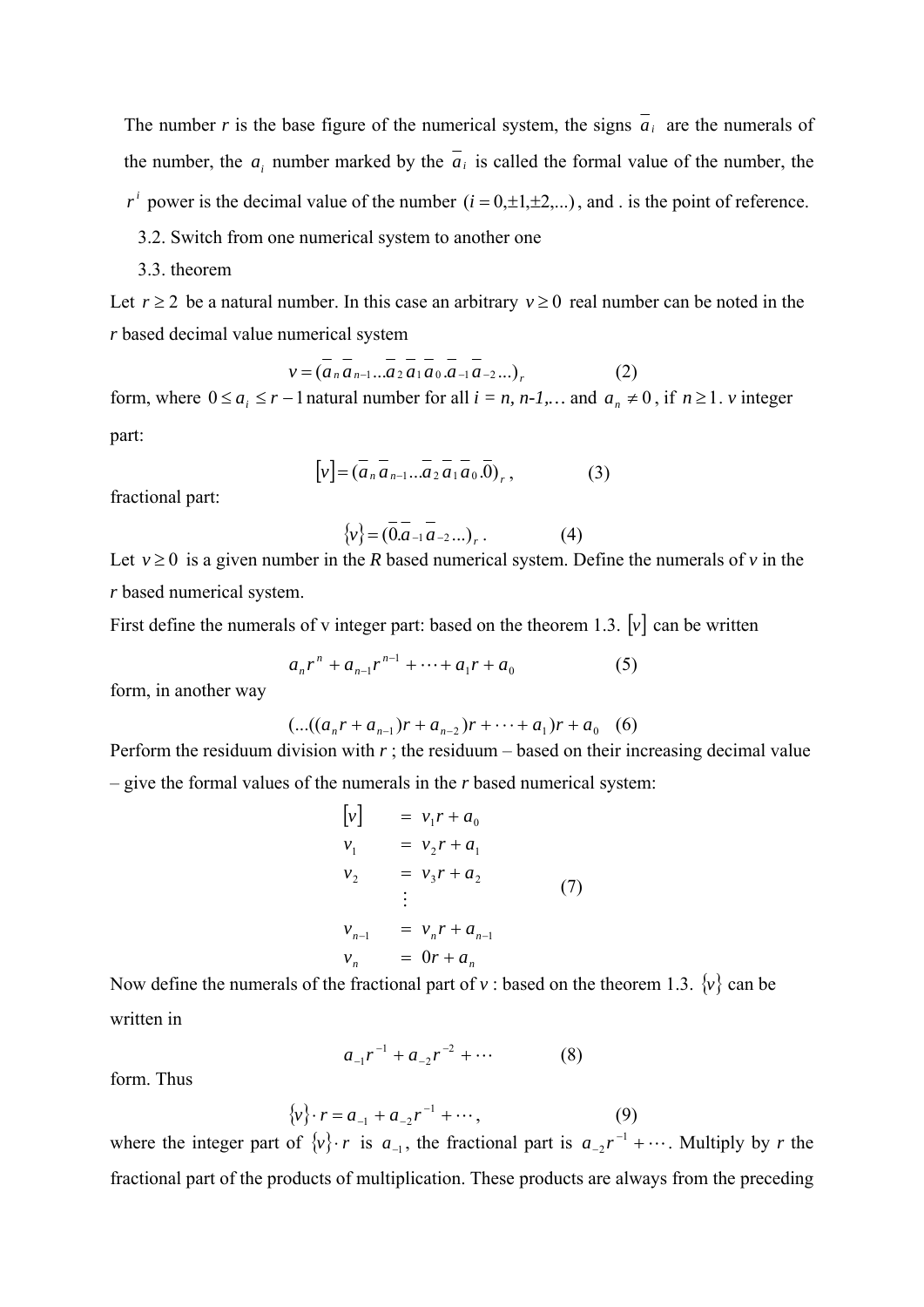steps. The integer part of the products give – by decreasing integer part – the formal values of the numerals in the  $\{v\} \cdot r$  based numerical system.

Since we did the operations in the origin (*R* based) numerical system the formal values of numerals as the results of the steps taken are also in this numerical system. After this we write the numerals which mark the formal values of the numerals in the *r* based numerical system, in the places of the formal values: so we get the form of *v* in the *r* based numerical system.

#### **4. THE COMMON MISTAKES IN THE EXERCISE 1.**

The concrete exercise: *Convert the given number from decimal system to numerical system of based thirteen in a way that the fractional should be 3-digit correct! The number is: 126.23<sub>10</sub>*  $\sim$ The students note the exercise wrongly, they do not count with the numbers in the exercise.

~Counting mistakes

- The most of the counting mistakes occur in the dividing. The students determine wrongly the numerals in the quotient or the residuum, but mostly both. They cannot do division with 2-digit divisor confidently.

- In the multiplications the typical counting mistakes that primary school students also often make are frequent, for example:  $9 \times 9 = 18$ ;  $6 \times 3 = 12$ .

They have problem in multiplying with 2-digit number, they multiply the multiplicand with only one decimal value. Very frequently they define wrongly the place of the point of reference (decimal point).

 $\sim$  Defectiveness in the rudiments of mathematics

In some test there are mistakes that indicate the defectiveness in the rudiments of mathematics.

 $\sim$  Defectiveness of making algorithm

### **5. MISTAKES IN COUNTING THE INTEGER PART**

Most of the students (7) use algorithm to count the integer part. Occurring mistakes:

5.1. The student applies the algorithm properly, counts correctly, but the result or the part of the result is wrong.

5.2. The student chooses good algorithm, applies it well, counts correctly but does less division than required.

5.3. The student chooses good algorithm, but unable to execute it correctly. He or she confounds the place of the quotient or the residuum in the same exercise several times.